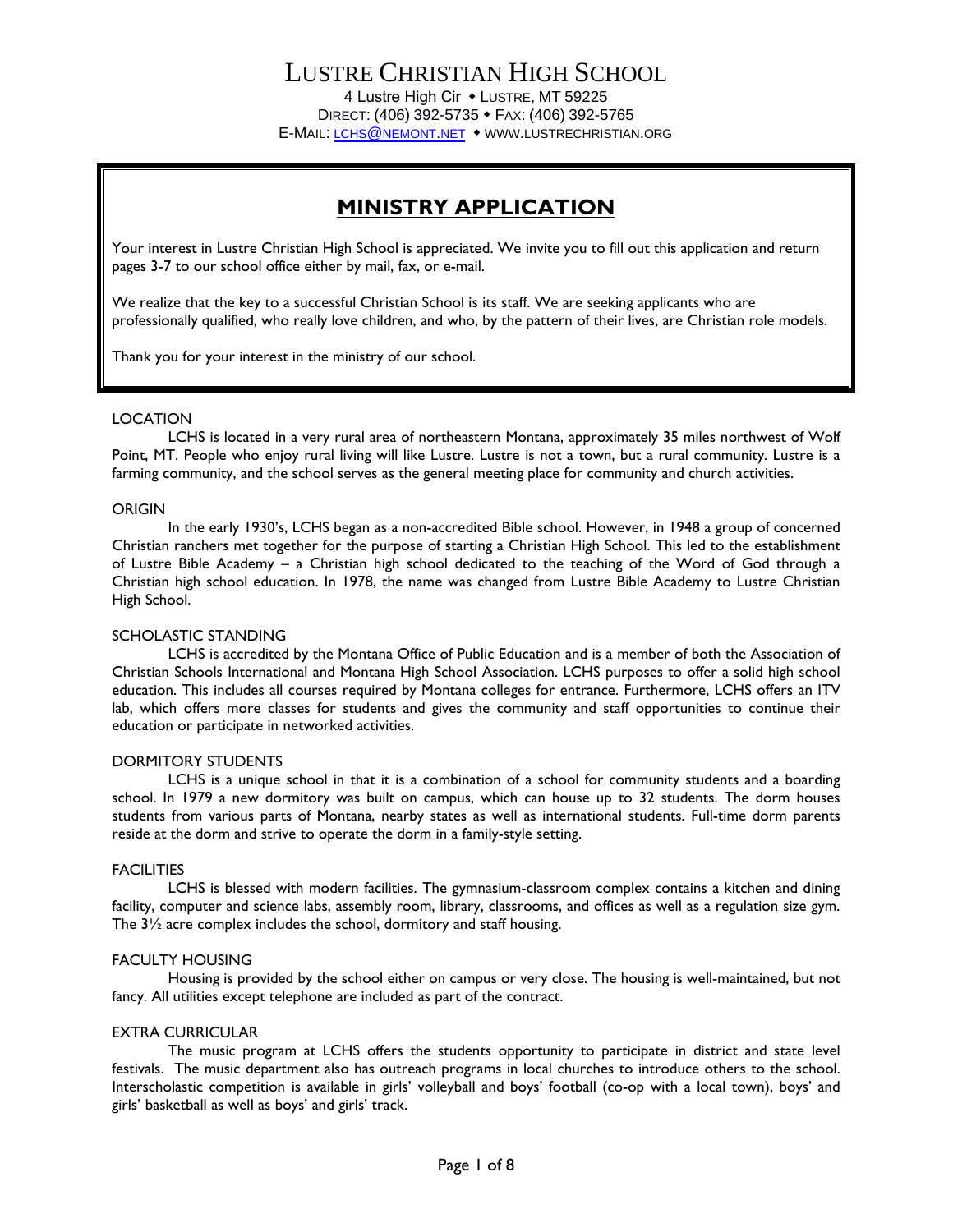## LUSTRE CHRISTIAN HIGH SCHOOL 4 Lustre High Cir • LUSTRE, MT 59225 DIRECT: (406) 392-5735 • FAX: (406) 392-5765 E-MAIL: LCHS@[NEMONT](mailto:lchs@nemont.net).NET • WWW.LUSTRECHRISTIAN.ORG

#### **FACT SHEET REGARDING WORKING AT LUSTRE CHRISTIAN HIGH SCHOOL**

- 1. Each dorm parent must be a born-again Christian who seeks to maintain a consistent Christian testimony.
- 2. Dorm parents at LCHS should view their service as a ministry. Although we realize that spiritual growth is not the result of following a set of rules, we are keenly aware of the importance of their influence on the lives of students by example. Therefore, dorm parents at LCHS are not to engage in smoking, drinking of alcoholic beverages, using of drugs, or using profane language while employed at Lustre Christian High School.
- 3. Lustre offers a variety of advantages not found in a metropolitan area. The high school is small with an average class size of 11 students. With housing on campus, one can walk to school and not need to commute every day. It is an ideal place to raise a family. There is an excellent grade school located adjacent to the high school. For hunters, the opportunities are unlimited with lots of birds, waterfowl, deer and antelope within easy driving distance.
- 4. There are inconveniences caused by the isolation. Shopping trips must be planned with our nearest towns of Wolf Point being 35 miles and Glasgow being 55 miles from the school. Opportunities to participate in a variety of church or community activities may help with the transition to rural life.
- 5. The school and churches are the center of activities in the community.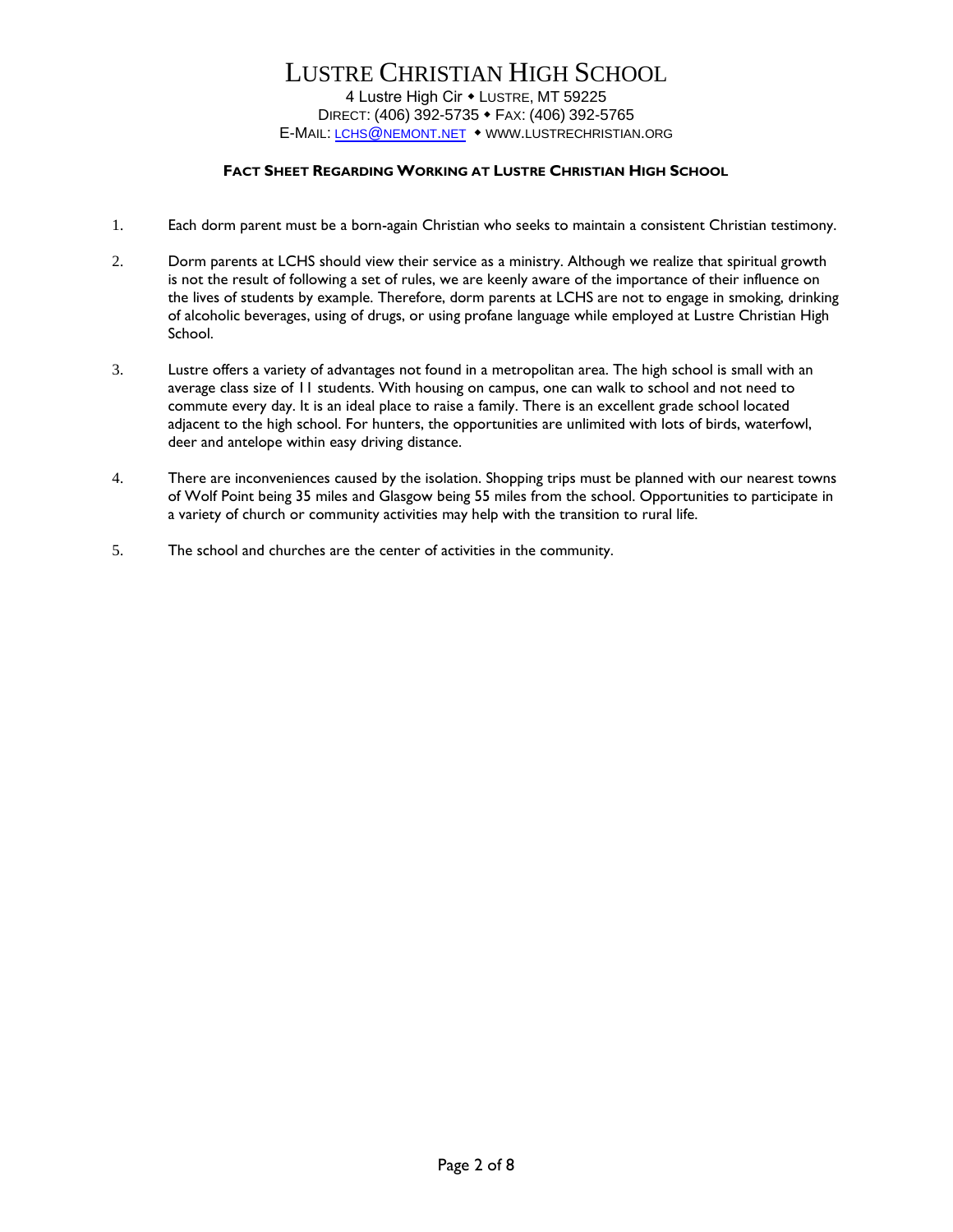# LUSTRE CHRISTIAN HIGH SCHOOL

4 Lustre High Cir • Lustre, MT 59225 DIRECT: (406) 392-5735 • FAX: (406) 392-5765 E-MAIL: LCHS@[NEMONT](mailto:lchs@nemont.net).NET • WWW.LUSTRECHRISTIAN.ORG

## **MINISTRY APPLICATION**

| <b>A. APPLICANT</b>      |               |      | Position for which you are applying                                                                     |
|--------------------------|---------------|------|---------------------------------------------------------------------------------------------------------|
| First                    | Middle/Maiden | Last | Social Security Number                                                                                  |
| <b>Present Address</b>   |               |      |                                                                                                         |
| City                     | State         | Zip  |                                                                                                         |
| Home Phone               | Cell Phone    |      |                                                                                                         |
| <b>E-Mail Address</b>    |               |      |                                                                                                         |
| <b>Permanent Address</b> |               |      |                                                                                                         |
| City                     | State         | Zip  |                                                                                                         |
|                          |               |      | I. List all extra-curricular activities, including sports, you are qualified or willing to teach, coach |
| or supervise:            |               |      | a. b. b. c. c. d.                                                                                       |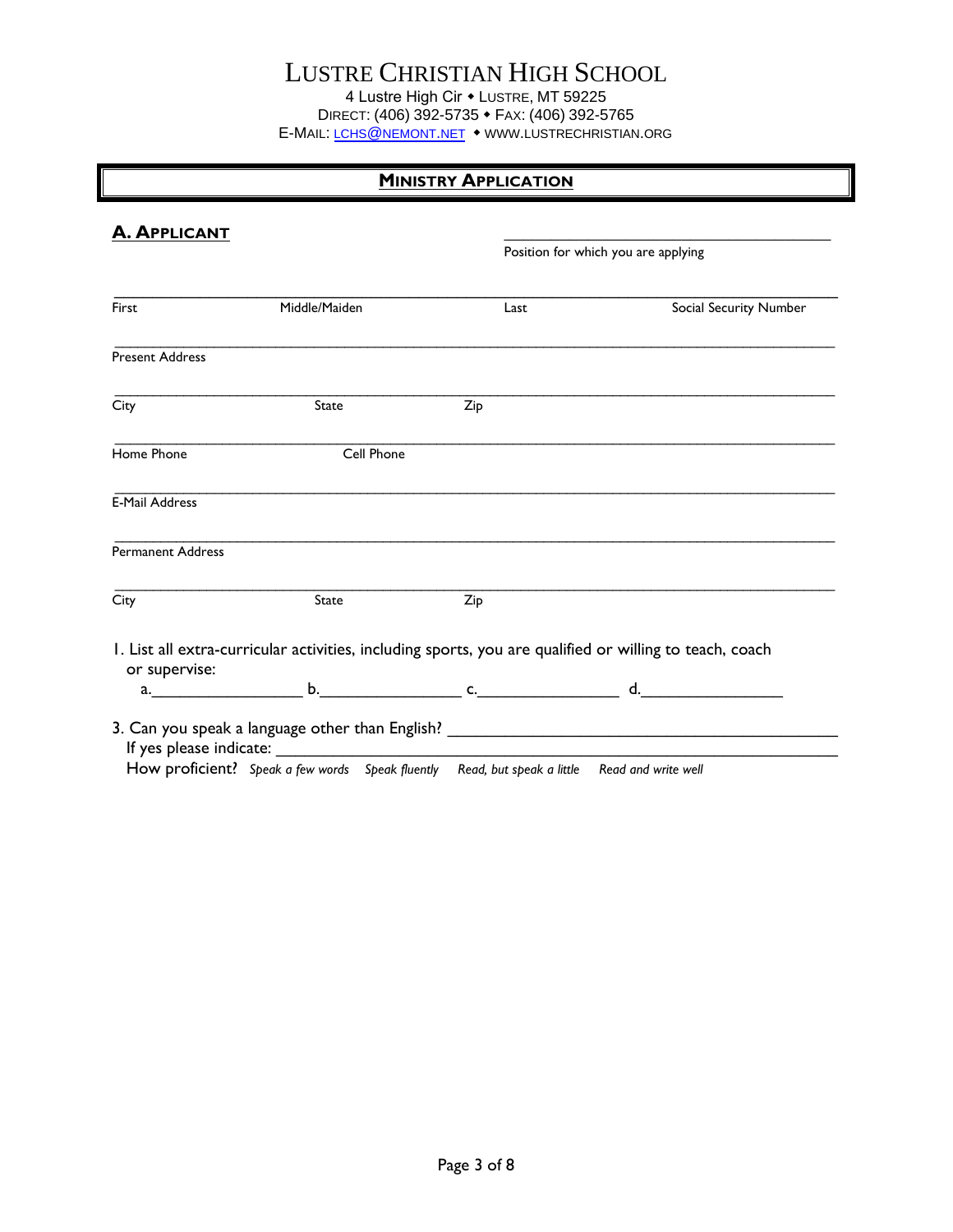### **C. EDUCATION & EXPERIENCE**

| <b>EDUCATION</b>                                                               |                                   |                                 |                       |              |              |
|--------------------------------------------------------------------------------|-----------------------------------|---------------------------------|-----------------------|--------------|--------------|
| <b>SCHOOL NAME</b>                                                             | <b>LOCATION</b><br>(City & State) | <b>DATES</b><br><b>ATTENDED</b> | <b>DEGREE/DIPLOMA</b> | <b>MAJOR</b> | <b>MINOR</b> |
| (include high school, college,<br>graduate work, and summer<br>sessions taken) |                                   |                                 |                       |              |              |
|                                                                                |                                   |                                 |                       |              |              |
|                                                                                |                                   |                                 |                       |              |              |
|                                                                                |                                   |                                 |                       |              |              |
|                                                                                |                                   |                                 |                       |              |              |
|                                                                                |                                   |                                 |                       |              |              |
|                                                                                |                                   |                                 |                       |              |              |
|                                                                                |                                   |                                 |                       |              |              |

# **D. WORK EXPERIENCE & SKILLS**

| <b>EXPERIENCE</b> |                                                                                                                                                                     |  |  |  |  |
|-------------------|---------------------------------------------------------------------------------------------------------------------------------------------------------------------|--|--|--|--|
|                   | (Sequentially list your experience, including Military Service, with the most recent first.)                                                                        |  |  |  |  |
| <b>FROM</b>       | <b>HRS</b><br><b>DATES</b><br><b>TYPE OF</b><br><b>NAME &amp; ADDRESS OF EMPLOYER</b><br><b>PER</b><br><b>SUPERVISOR</b><br><b>WORK</b><br><b>WEEK</b><br><b>TO</b> |  |  |  |  |
|                   |                                                                                                                                                                     |  |  |  |  |
|                   |                                                                                                                                                                     |  |  |  |  |
|                   |                                                                                                                                                                     |  |  |  |  |
|                   |                                                                                                                                                                     |  |  |  |  |
|                   |                                                                                                                                                                     |  |  |  |  |
|                   |                                                                                                                                                                     |  |  |  |  |
|                   |                                                                                                                                                                     |  |  |  |  |

1. List college activities and any honors received before or since graduation: \_\_\_\_\_\_\_\_\_\_\_\_\_\_\_\_\_\_\_\_\_\_\_\_\_\_\_\_\_\_\_

**\_\_\_\_\_\_\_\_\_\_\_\_\_\_\_\_\_\_\_\_\_\_\_\_\_\_\_\_\_\_\_\_\_\_\_\_\_\_\_\_\_\_\_\_\_\_\_\_\_\_\_\_\_\_\_\_\_\_\_\_\_\_\_\_\_\_\_\_\_\_\_\_\_\_\_\_\_\_ \_\_\_\_\_\_\_\_\_\_\_\_\_\_\_\_\_\_\_\_\_\_\_\_\_\_\_\_\_\_\_\_\_\_\_\_\_\_\_\_\_\_\_\_\_\_\_\_\_\_\_\_\_\_\_\_\_\_\_\_\_\_\_\_\_\_\_\_\_\_\_\_\_\_\_\_\_\_ \_\_\_\_\_\_\_\_\_\_\_\_\_\_\_\_\_\_\_\_\_\_\_\_\_\_\_\_\_\_\_\_\_\_\_\_\_\_\_\_\_\_\_\_\_\_\_\_\_\_\_\_\_\_\_\_\_\_\_\_\_\_\_\_\_\_\_\_\_\_\_\_\_\_\_\_\_\_**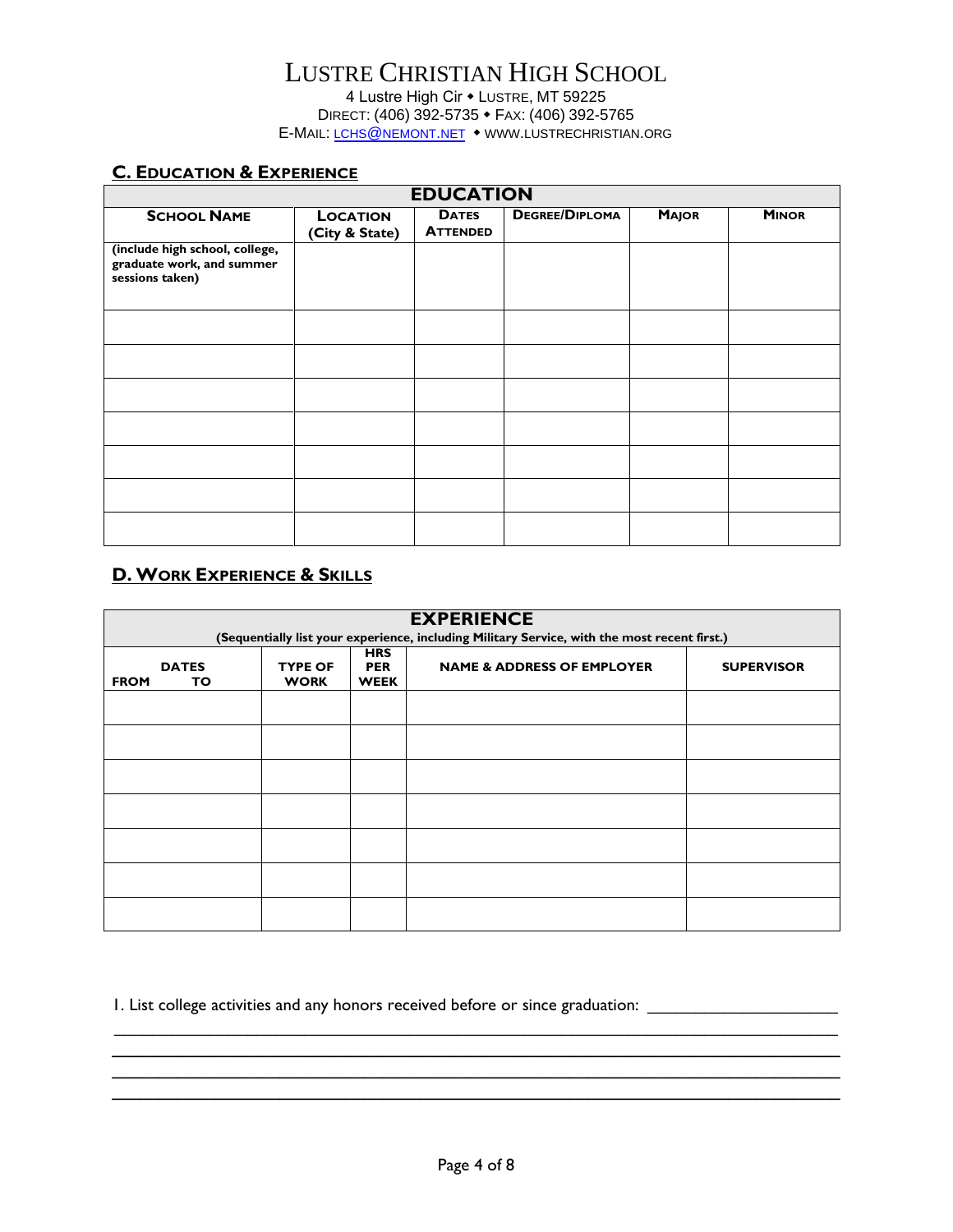### **E. References**

| <b>REFERENCES</b>                                                                              |             |                |                               |                                     |
|------------------------------------------------------------------------------------------------|-------------|----------------|-------------------------------|-------------------------------------|
|                                                                                                | <b>NAME</b> | <b>ADDRESS</b> | <b>PHONE</b><br><b>NUMBER</b> | <b>POSITION/</b><br><b>RELATION</b> |
| <b>SPIRITUAL-A</b> spiritual leader<br>who knows you well.<br>(other than your current pastor) |             |                |                               |                                     |
| <b>PASTORAL-Pastor of the</b><br>church you are currently<br>attending                         |             |                |                               |                                     |
| <b>PROFESSIONAL (2)-</b><br>Someone who has supervised<br>your work                            |             |                |                               |                                     |
|                                                                                                |             |                |                               |                                     |

### **F. Personal Data**

 *An applicant appointed to a position must be finger printed before the first day of duty.*

| 1. Have you carefully read the Lustre Christian High School Doctrinal Statement? $\Box$ Yes $\Box$ No |  |
|-------------------------------------------------------------------------------------------------------|--|
| (The Doctrinal Statement is on page 7.)                                                               |  |

| 2. Do you agree with the statements contained in the Doctrinal Statement? $\Box$ Yes $\Box$ No |  |  |
|------------------------------------------------------------------------------------------------|--|--|
| If no, what portion(s) of them are you not in agreement with?                                  |  |  |

\_\_\_\_\_\_\_\_\_\_\_\_\_\_\_\_\_\_\_\_\_\_\_\_\_\_\_\_\_\_\_\_\_\_\_\_\_\_\_\_\_\_\_\_\_\_\_\_\_\_\_\_\_\_\_\_\_\_\_\_\_\_\_\_\_\_\_\_\_\_\_\_\_\_\_

| 4. Health-Are you aware of any reason (any physical or emotional impairments, $\Box$ Yes $\Box$ No |  |
|----------------------------------------------------------------------------------------------------|--|
| diseases, or ailments) that you would not be able to perform the duties required                   |  |
| of the position for which you are applying?                                                        |  |

5. Have you been convicted of any felony or crime within the last ten years?  $\Box$  Yes  $\Box$  No If yes, please explain

| 6. Have you ever been investigated for child abuse or sexual abuse?<br>If yes, please explain |                      | $\Box$ Yes $\Box$ No |
|-----------------------------------------------------------------------------------------------|----------------------|----------------------|
| 7. Have you ever been denied a certificate or had one revoked?                                | $\Box$ Yes $\Box$ No |                      |

If yes, please explain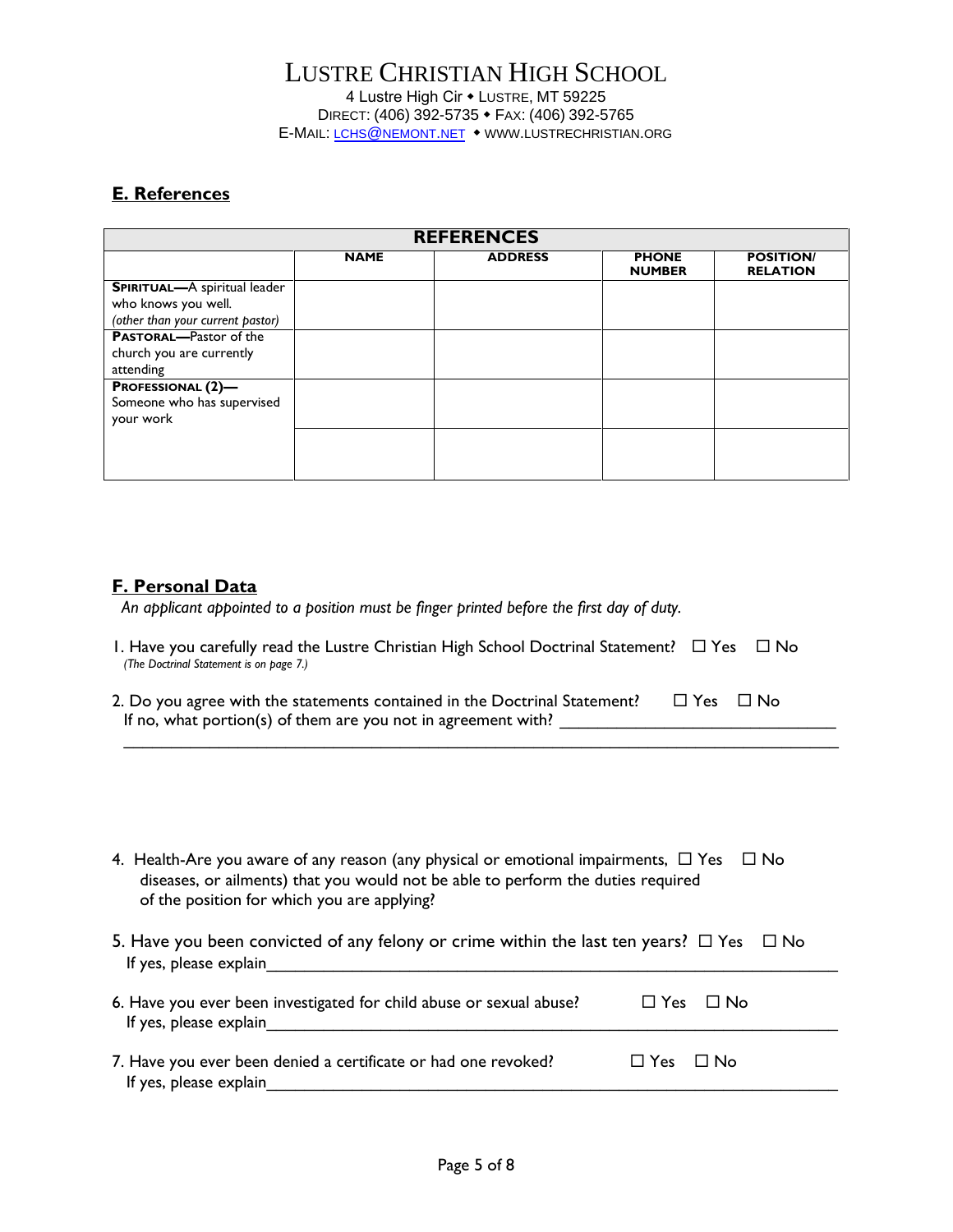| <b>LUSTRE CHRISTIAN HIGH SCHOOL</b>               |
|---------------------------------------------------|
| 4 Lustre High Cir • LUSTRE, MT 59225              |
| DIRECT: (406) 392-5735 • FAX: (406) 392-5765      |
| E-MAIL: LCHS@NEMONT.NET • WWW.LUSTRECHRISTIAN.ORG |

| 8. Have you ever been involuntarily released or asked to resign a position? $\Box$ Yes $\Box$ No<br>If yes, please explain<br><u> 1989 - John Stein, Amerikaansk politiker (</u> |                                           |
|----------------------------------------------------------------------------------------------------------------------------------------------------------------------------------|-------------------------------------------|
| 9. Are you a citizen of the United States?                                                                                                                                       | $\Box$ Yes $\Box$ No                      |
| 10. Are you a veteran?<br>Number of years in service                                                                                                                             | $\square$ Yes<br>⊟ No<br>Dates of Service |
| 11. Are you currently employed or under contract? ______________________________                                                                                                 |                                           |
|                                                                                                                                                                                  |                                           |
| 13. Have you ever failed to be re-employed?<br>If yes, please explain where and reasons                                                                                          | $\Box$ Yes $\Box$ No                      |
| 14. Do you have a relative who is a member of the Lustre Christian High<br>School Board of Education or is employed by LCHS?<br>If yes, please explain                           | $\Box$ Yes<br>$\Box$ No                   |

### **G. Personal View**

- 1. Attach a separate sheet of paper to this application which answers the following questions in your own words:
	- a.) According to the Bible, what is a Christian (believer)?
	- b.) According to the Bible, how does a person become a believer?
	- c.) When and how did you become a believer?
	- d.) Describe your present relationship with the Lord.

2. Why do you think you would enjoy living and working in Lustre? (attach additional sheets as necessary)\_\_\_\_\_ \_\_\_\_\_\_\_\_\_\_\_\_\_\_\_\_\_\_\_\_\_\_\_\_\_\_\_\_\_\_\_\_\_\_\_\_\_\_\_\_\_\_\_\_\_\_\_\_\_\_\_\_\_\_\_\_\_\_\_\_\_\_\_\_\_\_\_\_\_\_

\_\_\_\_\_\_\_\_\_\_\_\_\_\_\_\_\_\_\_\_\_\_\_\_\_\_\_\_\_\_\_\_\_\_\_\_\_\_\_\_\_\_\_\_\_\_\_\_\_\_\_\_\_\_\_\_\_\_\_\_\_\_\_\_\_\_\_\_\_\_ \_\_\_\_\_\_\_\_\_\_\_\_\_\_\_\_\_\_\_\_\_\_\_\_\_\_\_\_\_\_\_\_\_\_\_\_\_\_\_\_\_\_\_\_\_\_\_\_\_\_\_\_\_\_\_\_\_\_\_\_\_\_\_\_\_\_\_\_\_\_

\_\_\_\_\_\_\_\_\_\_\_\_\_\_\_\_\_\_\_\_\_\_\_\_\_\_\_\_\_\_\_\_\_\_\_\_\_\_\_\_\_\_\_\_\_\_\_\_\_\_\_\_\_\_\_\_\_\_\_\_\_\_\_\_\_\_\_\_\_\_

\_\_\_\_\_\_\_\_\_\_\_\_\_\_\_\_\_\_\_\_\_\_\_\_\_\_\_\_\_\_\_\_\_\_\_\_\_\_\_\_\_\_\_\_\_\_\_\_\_\_\_\_\_\_\_\_\_\_\_\_\_\_\_\_\_\_\_\_\_\_ \_\_\_\_\_\_\_\_\_\_\_\_\_\_\_\_\_\_\_\_\_\_\_\_\_\_\_\_\_\_\_\_\_\_\_\_\_\_\_\_\_\_\_\_\_\_\_\_\_\_\_\_\_\_\_\_\_\_\_\_\_\_\_\_\_\_\_\_\_\_ \_\_\_\_\_\_\_\_\_\_\_\_\_\_\_\_\_\_\_\_\_\_\_\_\_\_\_\_\_\_\_\_\_\_\_\_\_\_\_\_\_\_\_\_\_\_\_\_\_\_\_\_\_\_\_\_\_\_\_\_\_\_\_\_\_\_\_\_\_\_ \_\_\_\_\_\_\_\_\_\_\_\_\_\_\_\_\_\_\_\_\_\_\_\_\_\_\_\_\_\_\_\_\_\_\_\_\_\_\_\_\_\_\_\_\_\_\_\_\_\_\_\_\_\_\_\_\_\_\_\_\_\_\_\_\_\_\_\_\_\_ \_\_\_\_\_\_\_\_\_\_\_\_\_\_\_\_\_\_\_\_\_\_\_\_\_\_\_\_\_\_\_\_\_\_\_\_\_\_\_\_\_\_\_\_\_\_\_\_\_\_\_\_\_\_\_\_\_\_\_\_\_\_\_\_\_\_\_\_\_\_ \_\_\_\_\_\_\_\_\_\_\_\_\_\_\_\_\_\_\_\_\_\_\_\_\_\_\_\_\_\_\_\_\_\_\_\_\_\_\_\_\_\_\_\_\_\_\_\_\_\_\_\_\_\_\_\_\_\_\_\_\_\_\_\_\_\_\_\_\_\_ \_\_\_\_\_\_\_\_\_\_\_\_\_\_\_\_\_\_\_\_\_\_\_\_\_\_\_\_\_\_\_\_\_\_\_\_\_\_\_\_\_\_\_\_\_\_\_\_\_\_\_\_\_\_\_\_\_\_\_\_\_\_\_\_\_\_\_\_\_\_ \_\_\_\_\_\_\_\_\_\_\_\_\_\_\_\_\_\_\_\_\_\_\_\_\_\_\_\_\_\_\_\_\_\_\_\_\_\_\_\_\_\_\_\_\_\_\_\_\_\_\_\_\_\_\_\_\_\_\_\_\_\_\_\_\_\_\_\_\_\_ \_\_\_\_\_\_\_\_\_\_\_\_\_\_\_\_\_\_\_\_\_\_\_\_\_\_\_\_\_\_\_\_\_\_\_\_\_\_\_\_\_\_\_\_\_\_\_\_\_\_\_\_\_\_\_\_\_\_\_\_\_\_\_\_\_\_\_\_\_\_

3. Explain your philosophy of Christian education. (attach additional sheets as necessary) \_\_\_\_\_\_\_\_\_\_\_\_\_\_\_\_\_\_\_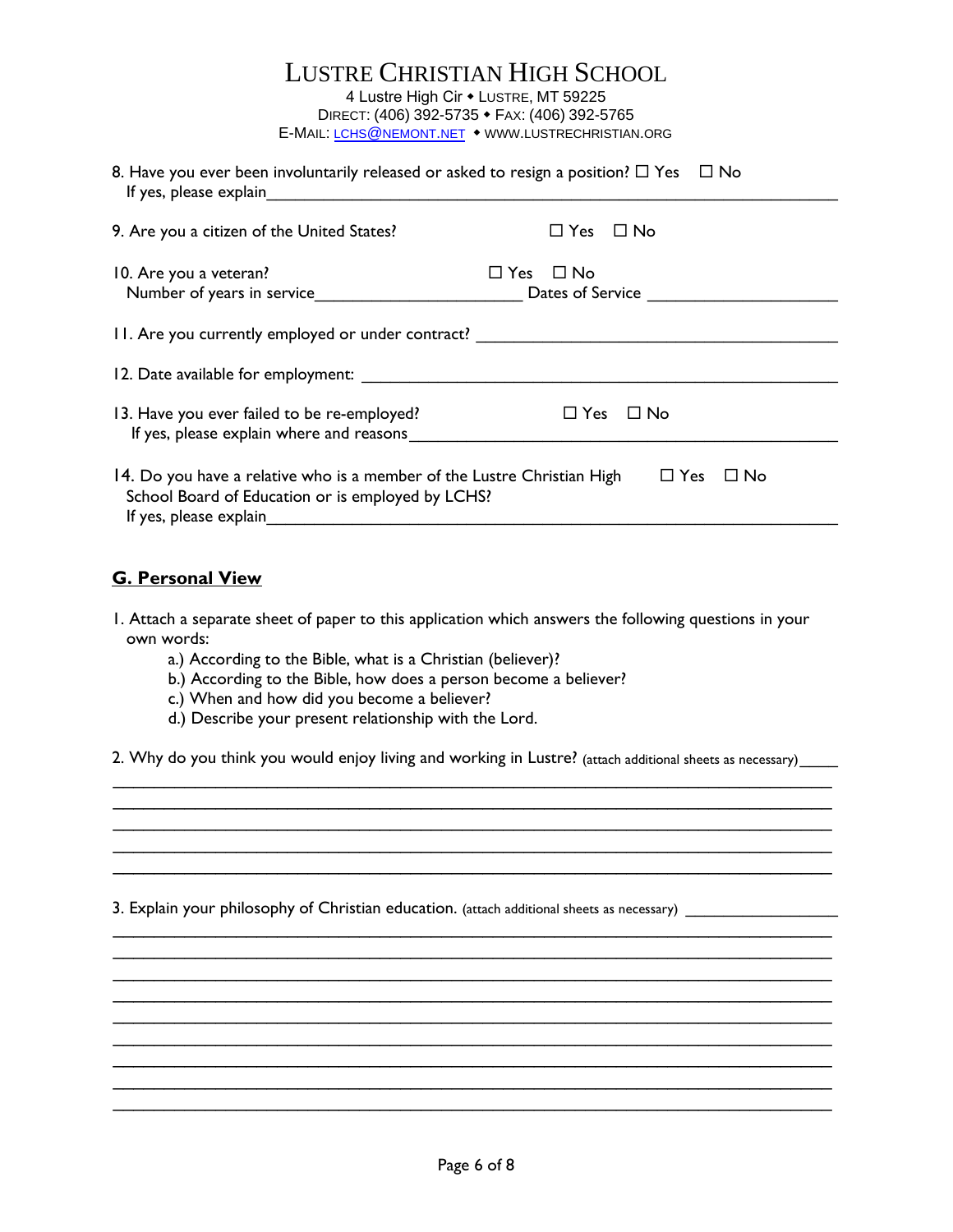\_\_\_\_\_\_\_\_\_\_\_\_\_\_\_\_\_\_\_\_\_\_\_\_\_\_\_\_\_\_\_\_\_\_\_\_\_\_\_\_\_\_\_\_\_\_\_\_\_\_\_\_\_\_\_\_\_\_\_\_\_\_\_\_\_\_\_\_\_\_

### **H. Notice to Applicant**

 The applicant should exercise the greatest care in preparing this application. Please do not omit any item. Information given herein becomes a legal part of the contract in case of selection. False information given will be grounds for dismissal.

 Updating application is the responsibility of the applicant. This application will serve as your request to add to our list of applicants. The acceptance of an application is not a promise of employment.

I understand that my application will remain active until the position being advertised is filled.

 All persons, firms and entities listed in this application are hereby authorized to release any information or records concerning me to the personnel department of Lustre Christian High School and I hereby release said persons, firms and entities from any liability as a result of the furnishing of such records and information. I certify to the best of my knowledge the facts set forth in my application are accurate and complete.

### Signature of Applicant **Signature of Applicant**

Lustre Christian High School is an equal opportunity employer.

# **LCHS Doctrinal Statement**

- 1. We believe in the divine inspiration of the scriptures of the Old and New Testaments and that they are the supreme and final authority of faith and conduct. II Timothy 3:16-17; II Peter 1:21
- 2. We believe in the one God eternally existing in three persons—Father, Son, and Holy Spirit. Matthew 3:16, 17; 28:19,20; II Corinthians 13:14
- 3. We believe that Jesus Christ is the son of God and the perfect God-man, and that He was virginborn, for the purpose of being the perfect Savior. Matthew 1:18; Philippians 2:5-8
- 4. We believe in the bodily resurrection of the Lord Jesus, in His ascension into heaven, and in His present work as our High Priest. John 20:20; Acts 1:9-11; Hebrews 4:14-16
- 5. We believe that man was created in the image of God but through sin he fell, and because of sin and without Christ is spiritually dead and lost. Genesis 1:26; Romans 3:23; 5:12
- 6. We believe that a personal faith in the Lord Jesus Christ is essential to becoming a child of God, that eternal life is a present possession and that at death the believer's spirit departs to be with Christ in conscious blessedness. John 1:12, 13; John 5:24
- 7. We believe that salvation is based entirely upon the faithfulness of Jesus Christ. I Corinthians 1:8; Philippians 1:6
- 8. We believe that all those who continue to reject Christ as the only Savior from sin will spend eternity in a literal hell, a place of conscious torment. Revelation 20: 11-15